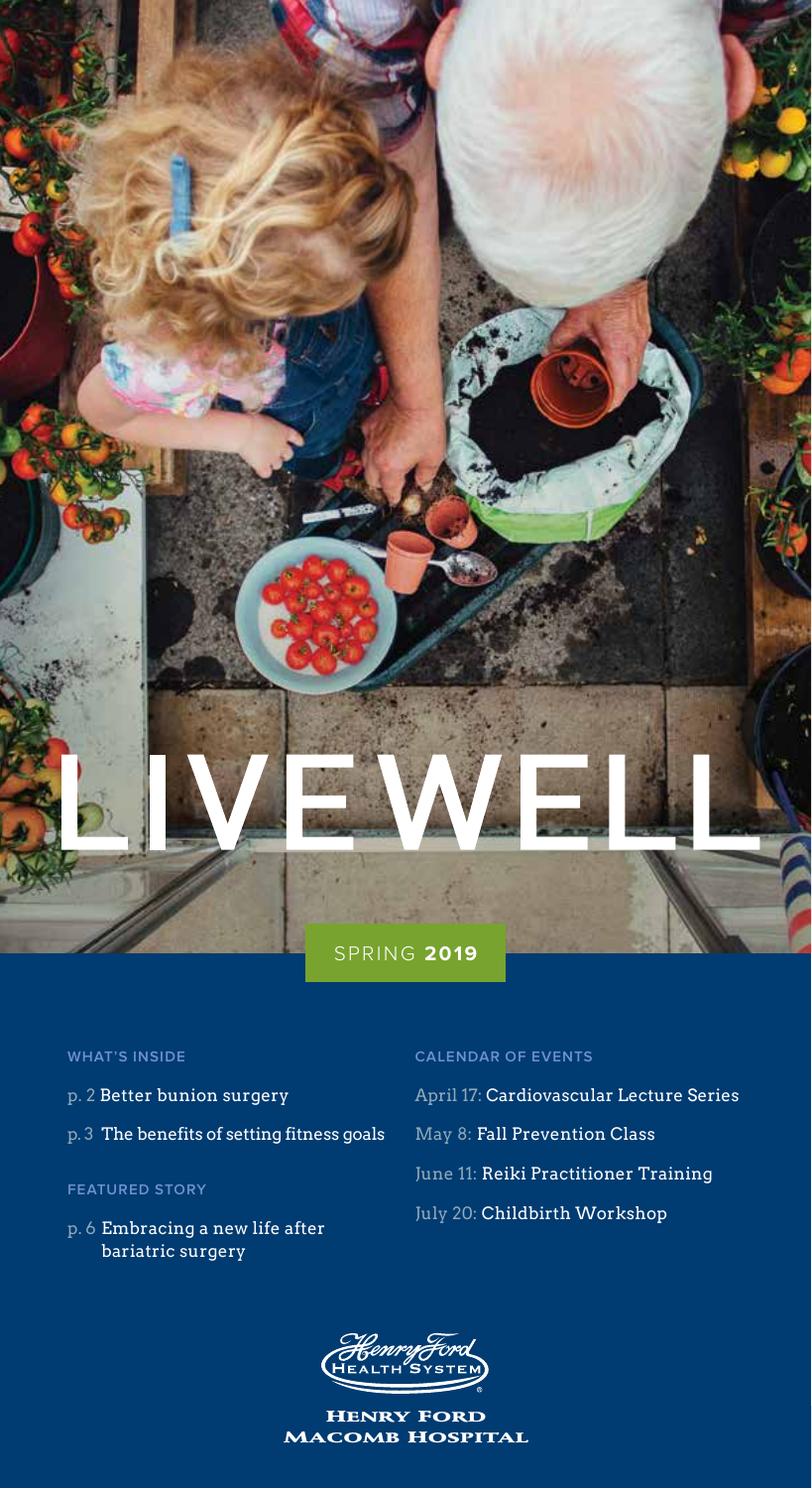## Better **BUNION SURGERY**

#### HENRY FORD MACOMB HOSPITAL IS THE FIRST IN MICHIGAN

to offer a minimally invasive surgery to treat bunions, with less postsurgical pain and a faster recovery time. Less scarring also makes it cosmetically more appealing.

*Call (800) 532-2411.*

## Best **FAST WEIGHT LOSS**

A PROGRAM OFFERED BY HENRY FORD MACOMB'S CENTER FOR WEIGHT MANAGEMENT and created by the Health Management Resources Corporation (HMR) was named Number 1 Best Fast Weight-Loss Diet in *U.S. News & World Report's Best Diets of 2019*.

*Register for a free information session at HenryFord.com/LoseWeight.*

## **ATRIAL FIBRILLATION ABLATION Offered**

HENRY FORD HEART & VASCULAR INSTITUTE CARDIOLOGISTS NOW PROVIDE ATRIAL FIBRILLATION ABLATION at Henry Ford Macomb's stateof-the-art electrophysiology lab. Atrial fibrillation is a malfunction of the heart's electrical system that causes an irregular heartbeat.

*Call (800) 532-2411 for a cardiologist referral.*

## THE BENEFITS OF **SETTING FITNESS GOALS**

IT'S NOT UNCOMMON TO START AN EXERCISE REGIMEN WITH SOME EXTERNAL PROMPTING, INCLUDING THE NUMBER YOU SEE ON THE SCALE OR HEALTH ISSUES. WHATEVER THE REASON, THE RIGHT KIND OF GOAL SETTING IS CRITICAL WHEN YOU EMBARK ON A FITNESS PROGRAM.

### **MAKE A PLAN**

 $\mathbf{D}$ 

place for each SMART goal you create.

"Proper goal setting can help motivate and inspire both new and veteran exercisers and athletes," says Derek McCulloch, an exercise physiologist at Henry Ford Health System. "The best way to do this is to establish **SMART**  goals to help you stay on track."

#### **WHAT ARE SMART GOALS?**

The idea is to make goals **S**pecific, **M**easurable, **A**ttainable, **R**elevant and **T**ime-bound. So instead of setting a goal to "lose weight," create a SMART goal. It's important to put a plan in

Write down your goals and don't bite off more than you can chew. Set yourself up for success and work your way up to exercising more often.

"You will encounter setbacks along the way, but establishing goals and setting a plan to achieve them is the best way to ensure fitness success," McCulloch says.

*Henry Ford Macomb offers a variety of health and wellness events, including fitness classes to help you stay on track. See pp. 8-11 for more information.* 

## **AVOCADO CHICKEN SALAD**  IN CUCUMBER CUPS

## **YIELD: 28 SERVINGS (1 CUCUMBER CUP)**

### **INGREDIENTS:**

*1 ripe avocado, seeded and peeled Juice of 1 lime ¼ teaspoon salt ¼ teaspoon black pepper 1 cup finely chopped cooked chicken 1 apple, cored and finely chopped ¼ cup finely chopped red onion ¼ cup finely chopped red pepper 2 tablespoons chopped fresh cilantro 3-4 large cucumbers*

## **DIRECTIONS:**

In a small bowl, mash avocado with lime juice and mix with salt and pepper. Mix in the chopped chicken, apple, red onion, red pepper and cilantro. Slice cucumbers into  $1 - 1\frac{1}{2}$ -inch thick rounds (approximately 28 slices). Scoop out the seeds in the middle and fill with  $1 - 1\frac{1}{2}$ tablespoons of the avocado chicken salad mixture.

**NUTRITIONAL INFORMATION PER SERVING:** *30 Calories; 1 gram Fat; 0 gram Saturated Fat; 4 mg Cholesterol; 25 mg Sodium; 3 grams Carbohydrates; 1.5 grams Sugar; 1 gram Fiber; 2 grams Protein*

## **LIVEWELL**

SPRING **2019** 3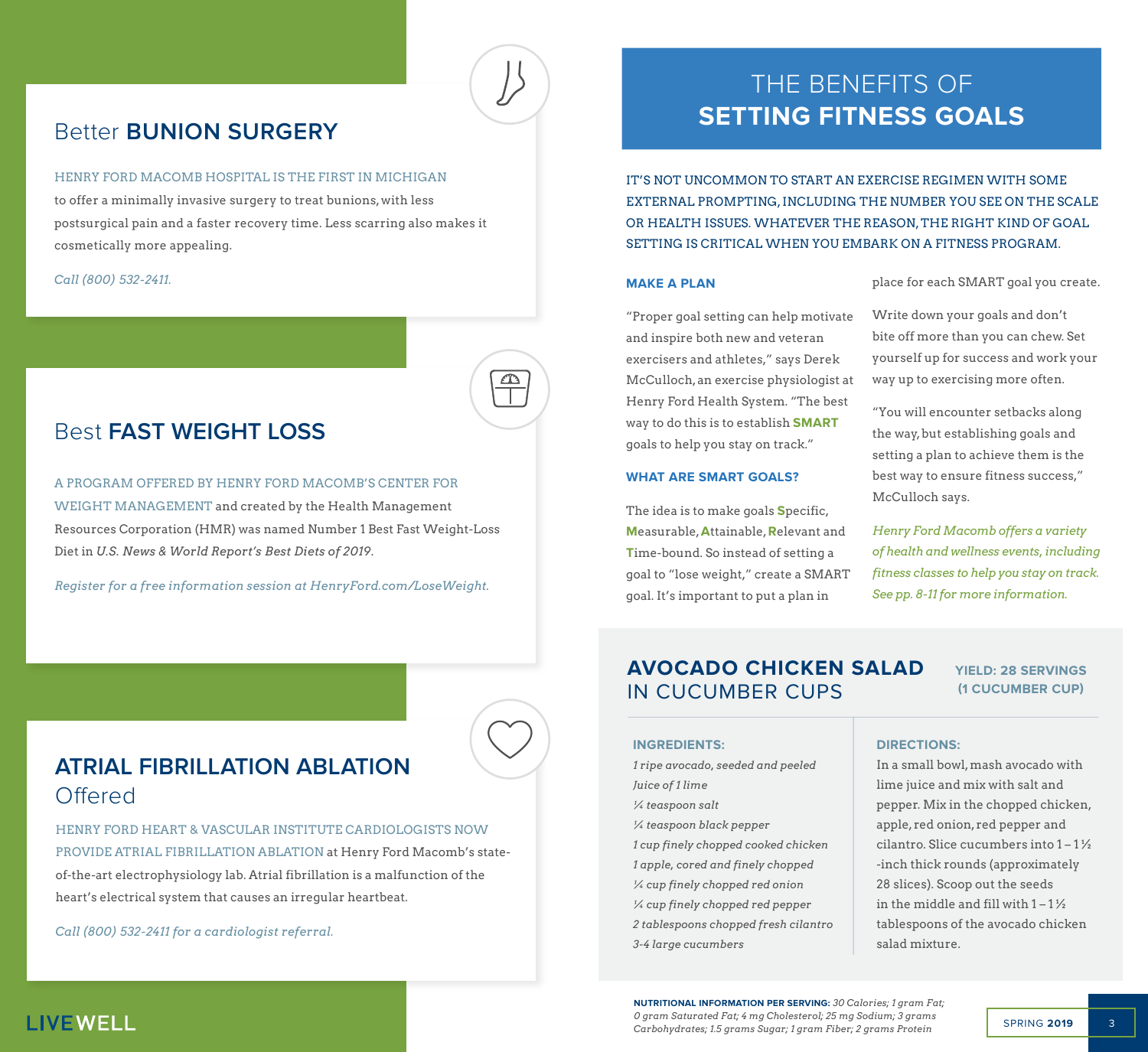

## **4 WAYS HEART DISEASE** AFFECTS MEN AND WOMEN DIFFERENTLY



## AS THE LEADING CAUSE OF DEATH IN BOTH MEN AND WOMEN IN THE UNITED STATES, HEART DISEASE IS SOMETHING EVERYONE SHOULD TAKE SERIOUSLY.

What was once thought of as a "man's disease," this devastating condition affects both sexes without bias – and accounts for one in four deaths each year.

**SINDHU KOSHY, M.D.**

## **MEN VERSUS WOMEN**

#### 1. CORONARY ARTERY DISEASE OCCURS IN DIFFERENT

ARTERIES. In men, coronary artery disease, which is cholesterol blockages of the arteries, occurs more in the large arteries on the surface of the heart. In women, these blockages occur in the smaller vessels that feed the muscles on the walls of the heart. These small vessels are difficult to see, and women usually come to the hospital thinking they are having a heart attack – only to find out after an angiogram that the major arteries aren't affected at all.

#### 2. WOMEN ARE MORE LIKELY TO DIE FROM HEART

DISEASE. It's easier to perform medical interventions – such as bypass surgeries and stents – on men. But, with women, the vessels are too small for intervention, which can lead to worse outcomes.

## 3. MEN AND WOMEN RESPOND TO STRESS DIFFERENTLY. In women, stress is more likely to be caused by emotional responses, whereas in men, stress is sparked more often by physical events.

"In addition to stress, from my experience, women tend to be in more of a caregiver role – which means their health takes a backseat and they may ignore symptoms," says Sindhu Koshy, M.D., Henry Ford Macomb Hospital cardiologist. "When a woman comes in, we often see heart issues that, had she come in earlier, we could have recognized and treated earlier."

#### 4.WOMEN'S HORMONES ARE

DIFFERENT. Men are more likely than women to suffer a heart attack before age 55. But once women go through menopause, their risk increases.

"In medicine, there have been amazing advancements in the treatment of heart disease, and yet people are dying more of heart disease than ever before," Dr. Koshy says.

Male or female, you can reduce your risk for developing heart disease by adopting a healthy, balanced lifestyle.

*Visit HenryFord.com/HeartHealth or call 1-800-532-2411 to learn more and schedule an appointment with a heart expert.* 



## **ASSESS** YOUR HEART RISK

Caring for your heart is worth the effort. From prevention to diagnosis and care, the heart and vascular experts at Henry Ford Health System are here to help you stay well. With our heart health risk assessment, in just five minutes you will find out the real age of your heart and discover your heart risk factors.

*Take our interactive, online heart risk assessment today at Henryford.com/HeartHealth to learn exactly what areas of your heart health need attention.*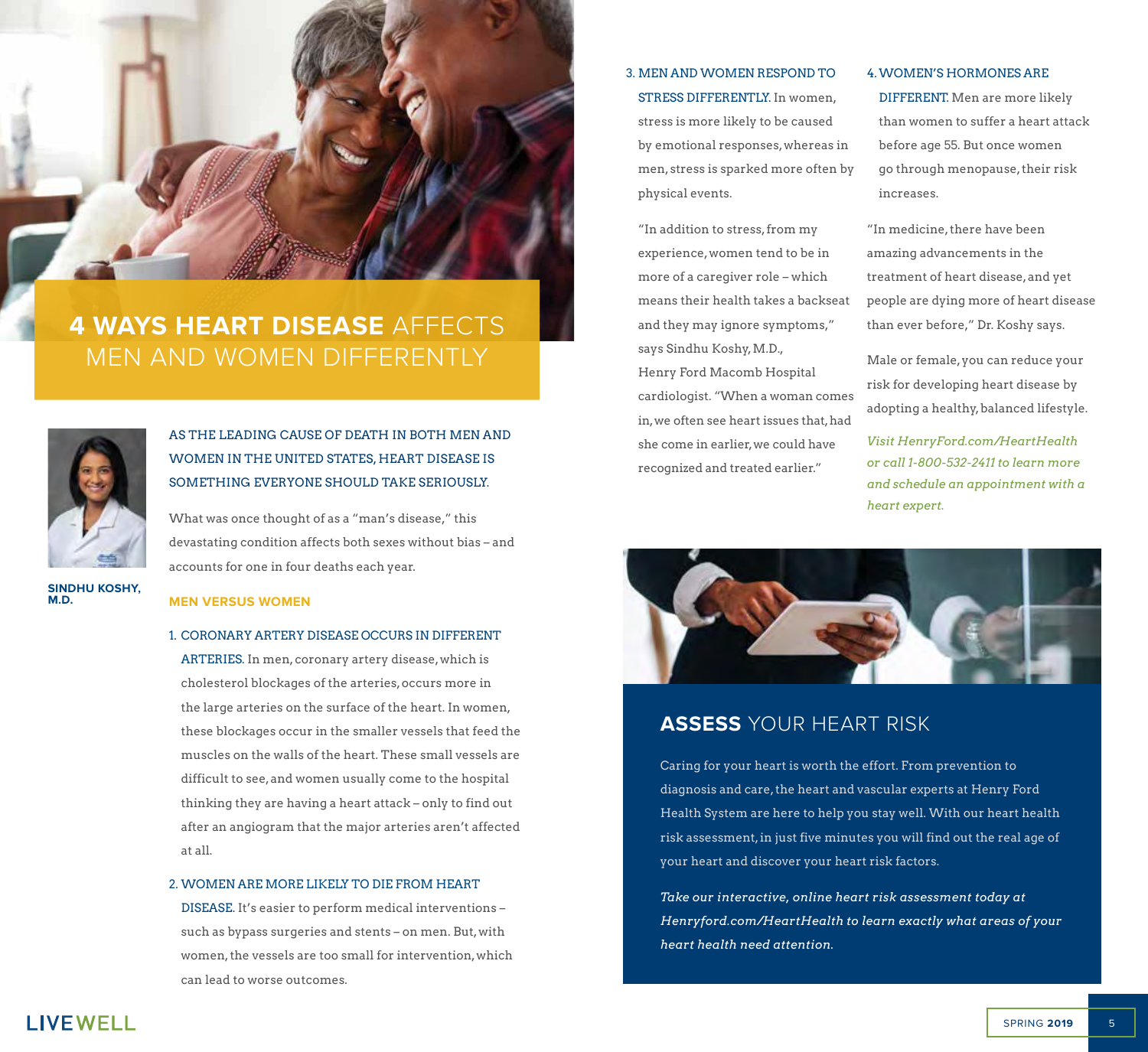LINDA'S STORY: **EMBRACING A NEW LIFE AFTER BARIATRIC SURGERY**

WHEN MORE TRADITIONAL ATTEMPTS AT WEIGHT LOSS HAVEN'T RESULTED IN LONG-TERM SUCCESS, MANY PEOPLE STRUGGLING WITH OBESITY TURN TO BARIATRIC SURGERY. This producedure is a way to change the amount of food your stomach can hold and/or the way your body absorbs calories and nutrition, resulting in weight loss.

Linda Earle was devastated when she was turned away from a ride at Cedar Point because of her size. "I had squeezed myself into the seat next to my twoand-a half-year-old son, but I couldn't fasten the seatbelt," said the 40-yearold mother of two young boys. "The attendant was embarrassed to tell me I couldn't ride. With my family and the people in line watching, my mom took my place on the ride while I walked off the humiliation. That's when I realized, I really did need help."

Linda struggled with her weight all her life, but it had gotten worse after 15 years of sitting at a desk job.

Her first step was a six-month, physician-supervised weight loss plan, which produced limited results. "My doctor was super supportive and referred me to Henry Ford Macomb," Linda said. "Their bariatric program is accredited as a Center of Excellence, which my insurance required."

She attended an overview seminar, where she met bariatric nurse manager Sally Green. "Sally got tough with me and told me I needed to lose 20 pounds before I would be approved for surgery," Linda said. "It's a big commitment and you really have to change your mindset."

In November 2017, Linda underwent a Laparoscopic Sleeve Gastrectomy, where a small stomach pouch, or sleeve, is created to decrease the amount of food it can hold. Linda was back to her office job in two weeks and resumed working out after one month.

By January 2019, just 14 months after her operation, she had already lost 126 pounds, and she continues to lose weight. Rheumatoid arthritis keeps her from some activities, but she walks on a treadmill and does aerobic exercise. What she loves most is playing in the park with her kids instead of watching from the sidelines.



She advises other patients to attend Henry Ford Macomb's weekly support group with other bariatric patients, as she found it helpful to share her struggles, what works and what doesn't.

Her family has benefited from her healthier lifestyle. "My husband lost 20 pounds because we're all eating better," Linda said. "We've cut out soda. We cook healthier. And the kids are happier that we go more places."

In August 2018, the family returned to Cedar Point, where Linda rode all the rides with her family and had the time of her life.

"I feel amazing, like a new person. This was the best decision I've ever made for myself," she said.

*Join us for a bariatric surgery seminar to learn more about the options and support available, meet the team and get your questions answered. Call (586) 263-2308 to register.*

**LIVEWELL**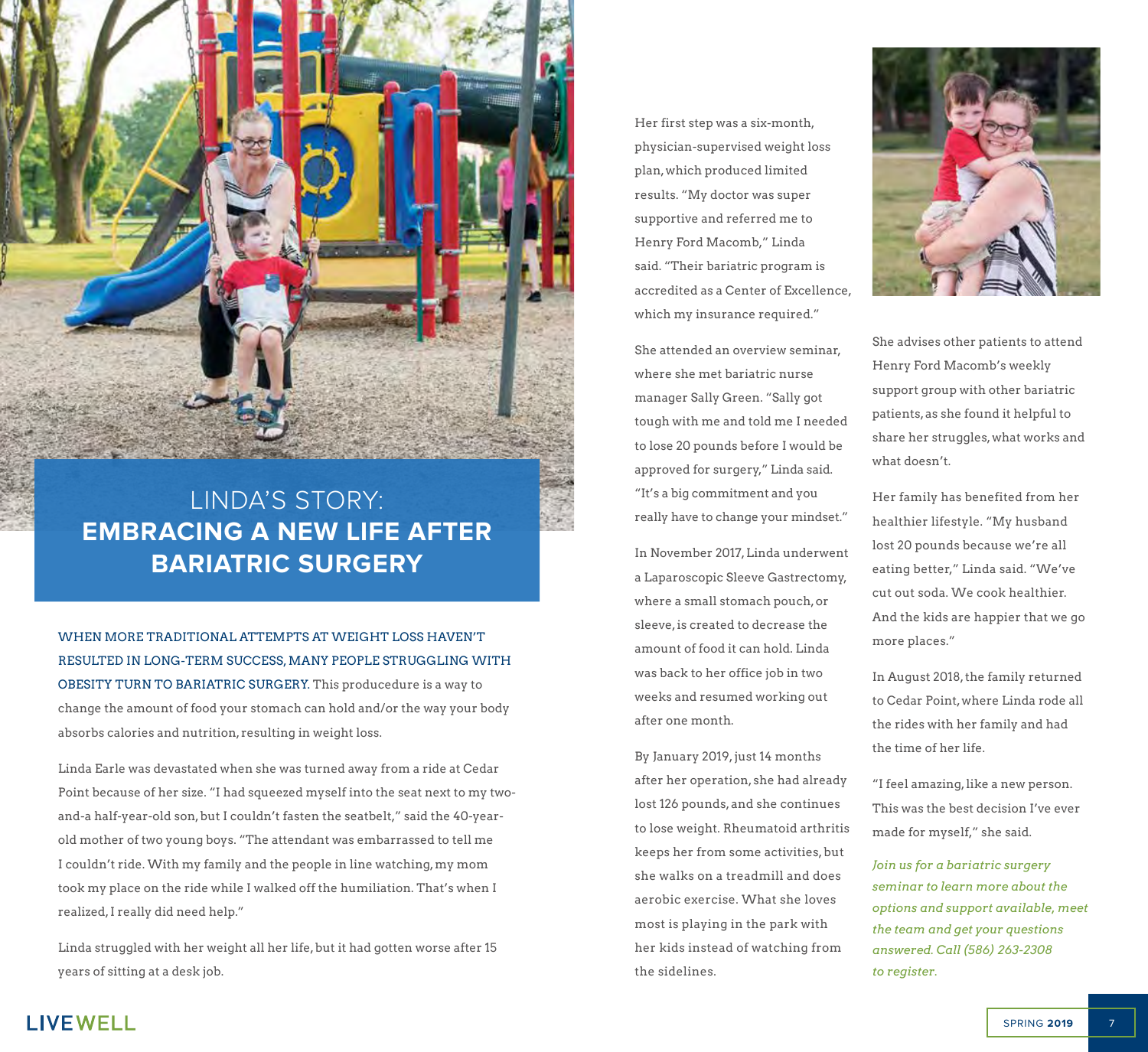# Calendar of **EVENTS**

Registration is required for all classes. To register, please call toll-free (800) 532-2411 except where noted. Classes are free unless a fee is listed.

## Advance Care Planning One-on-One Meetings

Trained facilitators help individuals and families learn how to plan for medical decisions based on their medical conditions, goals of care and faith and values, as well as complete an advance directive at these one-on-one appointments. Call (586) 263-2993.

## Bariatric Support Group

Join patients and family members for dropin weekly discussions about post-surgical weight management.

**WEDNESDAYS, 7 TO 8 P.M.**

Clinton Township hospital, Medical Pavilion, Fourth Floor, Room 1

## Bariatric Surgery Overview

Anyone considering surgical options for weight loss is invited to attend a seminar presented by a certified bariatric nurse. Registration required at (586) 263-2308. **APRIL 18, MAY 13, JUNE 10, JULY 8, 6:30 P.M.**

Clinton Township hospital, Medical Pavilion, Fourth Floor

## Bereavement Support

Any adult who has lost a loved one is welcome to attend ongoing support groups.

**DROP-IN SESSION, 6:30 TO 8 P.M., MAY 21, JUNE 18, JULY 16**

*For more information, call (586) 276-9570.* 

Hospice Administration Bldg., 33464 Schoenherr Road, Suite 140, Sterling Heights, 48312, large conference room

## Blood Drive

To schedule an appointment, visit MiBlood. org and search for Henry Ford Macomb or call 866-MIBLOOD (642-2663).

**APRIL 18, JULY 5, 10:15 A.M. TO 2:30 P.M.**

Clinton Township hospital, Medical Pavilion, Fourth Floor, Room 3





## Cardiovascular Lecture Series

This free monthly public educational series covers a variety of topics related to cardiovascular health and includes a free heart-healthy meal and question and answer session. Different providers will participate in the discussions, which will be moderated by Dr. Sam Kazziha, Henry Ford Macomb Hospital's new Chief of Cardiovascular Services. Seminars run 6:15 to 9 p.m.

**APRIL 17: PERIPHERAL ARTERIAL DISEASE, ITALIAN CULTURAL CENTER, CLINTON TOWNSHIP**

**MAY 15: HEART VALVE DISEASE, IKE'S RESTAURANT, STERLING HEIGHTS**

**JUNE 19: ATRIAL FIBRILLATION (HEART PALPITATION), ITALIAN CULTURAL CENTER JULY 10: WOMEN & HEART DISEASE, IKE'S RESTAURANT**

*Register by phone at (586) 698-1205 or email azito@cvcpc.com*

## Diabetes Prevention

## Program

Pre-diabetic patients can learn how to change their lifestyle to prevent type 2 diabetes. *For dates, locations and to register, call (586) 263-2993 or email dppregistration@hfhs.org.*

## **REGISTRATION IS REQUIRED FOR ALL CLASSES.** To

register, please call toll-free (800) 532-2411 except where noted. Classes are free unless a fee is listed.

## **REGISTRATION IS REQUIRED FOR ALL CLASSES.**  To register, please call toll-free (800) 532-2411 except

where noted. Classes are free unless a fee is listed.

## Fall Prevention Classes

Henry Ford Macomb Outpatient Rehabilitation presents this free educational class to educate you on the impact of falls, how to prevent falls in and around your home, simple exercises to reduce the risk of falls and evidence-based assessment of your risk of falls.

**MAY 8, AUG. 14; 1-3 P.M.**

**REGISTER AT (586) 263-2324** 

Clinton Township hospital, Medical Pavilion, Fourth Floor

## Relaxation Yoga

This class combines gentle stretching with breathing and relaxation techniques. **TUESDAYS BEGINNING APRIL 30, 6:45 TO 7:45 P.M. NO CLASS MAY 28.**

*\$42 for 6 weeks. HFHS employee discount available.*

Clinton Township hospital, Fourth Floor, Gathering Joint



## **CANCER CARE**

*For more information on the programs listed below, please call (586) 263-2237.*

## Cancer Patient Support Group

This weekly group, facilitated by a professional counselor/social worker, offers patients an opportunity to express their feelings and concerns and hear how others are coping with cancer. Registration is not required.

#### **MONDAYS, 1:30 TO 3 P.M., ONGOING**

Clinton Township hospital, Medical Pavilion, Fourth Floor, Room 10

## Head and Neck Cancer Support Group

**FIRST THURSDAY OF THE MONTH, 2:30 TO 3:30 P.M.**

Shelby Macomb Medical Mall, 50505 Schoenherr, Ste. 020

Facilitated by a speech and language pathologist.

*Register at (586) 263-2237.*

## Imerman Angels

Are you a cancer fighter, survivor or caregiver looking for one-on-one support? Through a unique matching process, Imerman Angels partners individuals seeking cancer support with a "Mentor Angel" so that no one has to face cancer alone. Cancer fighters, survivors or caregivers may also provide support to someone touched by cancer by becoming a "Mentor Angel." Mentor Angels like you are recruited from all over the world to provide psychosocial support, empathy and understanding. *Call (586) 263-2237 or email tforton2@hfhs.org.*

#### Oncology Chair Yoga **APRIL 12 AND 26, MAY 10 AND 24, JUNE 7 AND 21, JULY 5 AND 19 FROM 12:15 TO 1:15 P.M.**

Clinton Township hospital, Fourth Floor, take front lobby elevators to the Gathering Joint. *Reserve your spot at (586) 263-2237. Bring water.*

## The Lake House Art Group

This free support group is designed for those touched by cancer – patients, survivors and their families. Guided by an art therapist, participants use drawing, painting and other artistic expression to help manage the emotional and psychological side effects that often result from cancer diagnosis and treatment. Registration is required.

#### **THIRD WEDNESDAY OF EACH MONTH, 11 A.M. TO 12:30 P.M.**

Clinton Township hospital, Medical Pavilion, Fourth Floor, Rooms 4 and 5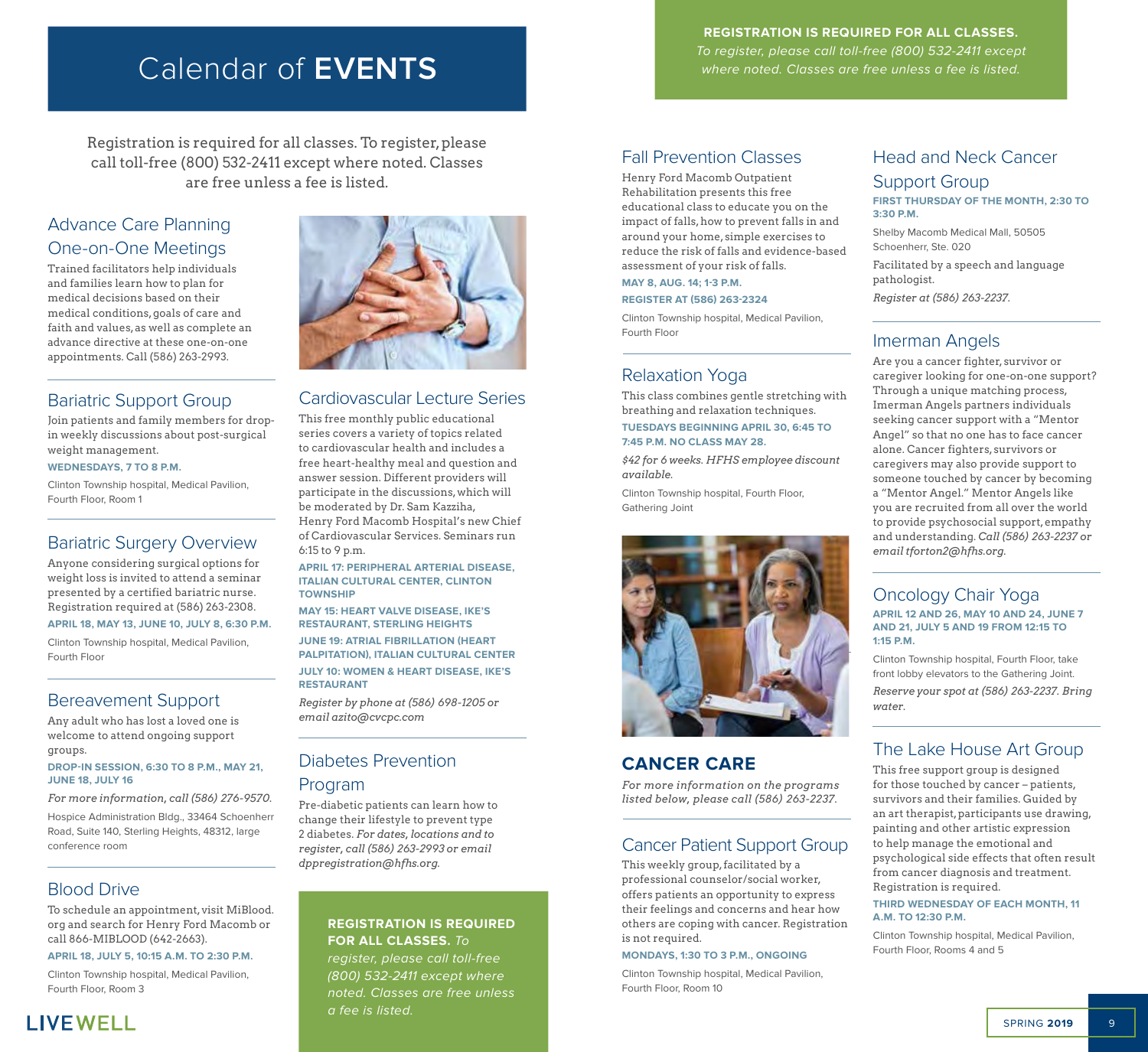# Calendar of **EVENTS,** cont'd

## **REGISTRATION IS REQUIRED FOR ALL CLASSES.**

To register, please call toll-free (800) 532-2411 except where noted. Classes are free unless a fee is listed.

## Supportive Oncology **Services**

Henry Ford Cancer Institute has a multitude of care options to help optimize your quality of life before, during and after cancer treatment. Our Center for Integrative Medicine provides complementary therapies including acupuncture, massage therapy, functional nutrition and more. Physical and occupational therapists in our Oncology Rehabilitation department can provide relief from side effects such as fatigue, incontinence and lymphedema. Our Psych-Oncology team can provide emotional support and education. *For more information about these and other supportive programs, call Tara Forton at (586) 263-2237 or visit HenryFord.com/ CancerSupport.*



## **INTEGRATIVE MEDICINE**

*For appointments, class registration or more information on these services, call (586) 263-2837.*

## Personal Intro to Reiki

Reiki is an ancient, hands-on relaxation technique that promotes wellness by integrating and balancing your physical, mental, emotional and spiritual health. *Free.*

#### **APRIL 30, JUNE 25, 6 TO 7:30 P.M.**

Clinton Township hospital, Medical Pavilion, Fourth Floor

## **REGISTRATION IS REQUIRED**

**FOR ALL CLASSES.** To register, please call toll-free (800) 532-2411 except where noted. Classes are free unless a fee is listed.

## Reiki Practitioner Training

Please call for pricing info. HFHS employee discount available. **LEVEL 1: JUNE 11 AND JUNE 13, 5 P.M. TO 9 P.M. MASTER TRAINING: MAY 18 AND 19, 9 A.M. TO 5 P.M.**

Clinton Township hospital, Medical Pavilion, Fourth Floor



## Therapeutic Massage

Improve your immune system and reduce your stress level with a therapeutic massage. Evening and weekend appointments available. *Call (586) 263- 2837 to book your appointment.* 

## Therapeutic Sound Workshop with Soundfulness **Meditation**

Let go of the old, bring in the new! Therapeutic Sound is a form of physical, emotional, mental and spiritual stress reduction. The desired goal is to bring awareness and consciousness to people on how to relax using breathing techniques and the power of your own voice to communicate with your body. During this 90-minute Sound Gathering, you will do simple exercises you can take home to "practice" and make them yours to enjoy the sound within you. Tools used during this class will be the voice fork, Himalayan bowls, crystal bowls, tuning forks and chimes. This Sound Gathering will be light, fun, educational and interactive. Wear comfortable clothes and come with an open heart. Taught by Cristina Pavey, Certified Therapeutic Sound practitioner. *Cost: \$20* 

#### **JUNE 8, 2 TO 5 P.M.**

Henry Ford Macomb Medical Pavilion, Fourth Floor

## **EXPECTANT AND NEW PARENTS**

*Discover Macomb County's most experienced newborn care team, with board-certified obstetricians and all the support you'll need when expecting a child.* 

## Birthing Unit Tours

Tour our newly renovated, family-centered labor, delivery, recovery and postpartum birthing suites. *Call for dates and to register at (800) 532-2411.*

## Breastfeeding Your Newborn

This class is highly recommended for expectant mothers to ensure the most positive experience for mom and baby. **APRIL 15, MAY 13, JUNE 10, JULY 22**

## **7 TO 9:30 P.M.**

Clinton Township hospital, Medical Pavilion, Fourth Floor *Cost: \$20*

## Childbirth Workshop

This one-day workshop covers the process of labor and delivery, labor-coping techniques and support skills. Medical procedures during labor and delivery, baby care for the first 30 days and a tour of our Birthing Center are included.

## **APRIL 13, MAY 4, JUNE 8, JULY 20**

**8:30 A.M. TO 4:30 P.M.**

*Cost: \$65*

Clinton Township hospital, Medical Pavilion, Fourth Floor

## Childbirth Series

A three-week series on consecutive Wednesdays from 7 to 9:30 p.m. begins April 10, June 5 or July 17. Also covers prenatal and infant massage techniques and use of essential oils.

Clinton Township hospital, Medical Pavilion, Fourth Floor

*Cost: \$65*

## **SPORTS PHYSICALS – HENRY FORD MACOMB HEALTH CENTERS**

Our \$26 physical exam measures height and weight and checks blood pressure and vision. Walk-ins welcome. F*or more information call the Bruce Township Center at (810) 798- 6418; the Chesterfield Center at (586) 421-3052; the Fraser Center at (586) 285-3999; the Richmond Center at (586) 649-9078; or Shelby Macomb Medical Mall at (586) 323-4700.* 



## **WEIGHT MANAGEMENT**

Henry Ford Macomb's Center for Weight Management offers the coaching, motivation and accountability you need for weight loss and health management. Several meal plan options are available to support your lifestyle and goals. Our Decision Free Diet was named a "Best Fast Weight Loss Diet" by U.S. News & World Report. Group classes and individual consults with a registered dietitian, exercise physiologist and behavioral health coach are offered. Classes are available at both the Shelby Township and Chesterfield Township Health Centers, with day, evening or Saturday class options. *Call (800) 756-9890 or visit HenryFordMacomb.com/LoseWeight.*

**LIVEWELL**